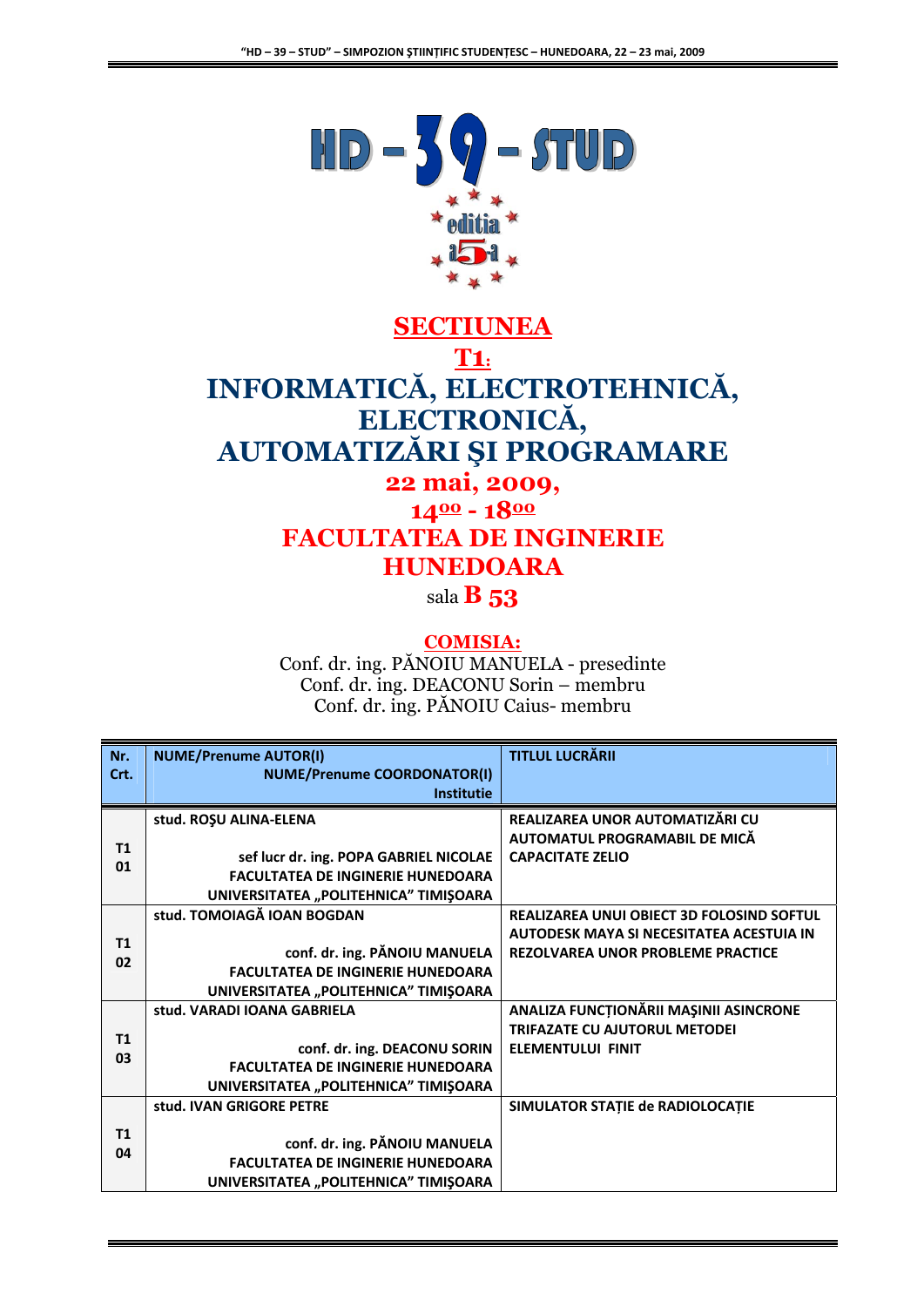|    | stud. CRĂCIUN SORIN PETRU                    | SENZORI DE NIVEL CU RADIAȚII NUCLEARE            |
|----|----------------------------------------------|--------------------------------------------------|
| T1 | sef lucr. dr. ing. POPA GABRIEL NICOLAE      |                                                  |
| 05 | <b>FACULTATEA DE INGINERIE HUNEDOARA</b>     |                                                  |
|    | UNIVERSITATEA "POLITEHNICA" TIMIŞOARA        |                                                  |
|    | stud. FLOREA VLAD-COSMIN                     | PROIECTAREA ȘI REALIZAREA UNOR SISTEME           |
|    |                                              | <b>AUTOMATE DE REGLARE A NIVELULUI IN</b>        |
| T1 | sef lucr. dr. ing. POPA GABRIEL NICOLAE      | <b>BAZINELE DE ACUMULARE</b>                     |
| 06 | <b>FACULTATEA DE INGINERIE HUNEDOARA</b>     |                                                  |
|    | UNIVERSITATEA "POLITEHNICA" TIMIŞOARA        |                                                  |
|    | stud. GEORGE MIHALACHE,                      | <b>COMANDA ÎN CIRCUIT DESCHIS A</b>              |
|    | stud. PETRU STAN                             | SERVOMOTORULUI DE C. C. CU EXCITAȚIE             |
| T1 |                                              | <b>SEPARATĂ</b>                                  |
| 07 | prof.univ.dr.ing. GHEORGHE BĂLUȚĂ            |                                                  |
|    | UNIVERSITATEA TEHNICĂ "GHEORGHE ASACHI" IAȘI |                                                  |
|    | <b>FACULTATEA DE ELECTROTEHNICĂ</b>          |                                                  |
|    | stud. GHIORGHIONI LOREDANA                   | MEDIU INTERACTIV REALIZAT ÎN JAVA PENTRU         |
| T1 | conf. dr. ing. PĂNOIU MANUELA                | <b>ILUSTRAREA OPERATIILOR DE CONVERSII ÎNTRE</b> |
| 08 | <b>FACULTATEA DE INGINERIE HUNEDOARA</b>     | <b>BAZELE DE NUMERAȚIE 2, 8, 16</b>              |
|    | UNIVERSITATEA "POLITEHNICA" TIMIŞOARA        |                                                  |
|    | stud. MATI MARIAN                            | <b>AUTOMATIZARI REALIZATE CU AUTOMATUL</b>       |
| T1 |                                              | <b>PROGRAMABIL SIEMENS-LOGO!</b>                 |
| 09 | sef lucr. dr. ing. POPA GABRIEL NICOLAE      |                                                  |
|    | <b>FACULTATEA DE INGINERIE HUNEDOARA</b>     |                                                  |
|    | UNIVERSITATEA "POLITEHNICA" TIMIŞOARA        |                                                  |
|    | stud. RAICH MARIA                            | <b>GENERAREA FRACTALILOR ÎN MEDIUL DE</b>        |
| T1 |                                              | <b>PROGRAMARE JAVA</b>                           |
| 10 | asist. IORDAN ANCA                           |                                                  |
|    | <b>FACULTATEA DE INGINERIE HUNEDOARA</b>     |                                                  |
|    | UNIVERSITATEA "POLITEHNICA" TIMIŞOARA        |                                                  |
|    | stud. VASILIU RĂZVAN ALIN                    | <b>CONFIGURATOR DE MAŞINI</b>                    |
| T1 |                                              |                                                  |
| 11 | asist. IORDAN ANCA                           |                                                  |
|    | <b>FACULTATEA DE INGINERIE HUNEDOARA</b>     |                                                  |
|    | UNIVERSITATEA "POLITEHNICA" TIMIŞOARA        |                                                  |

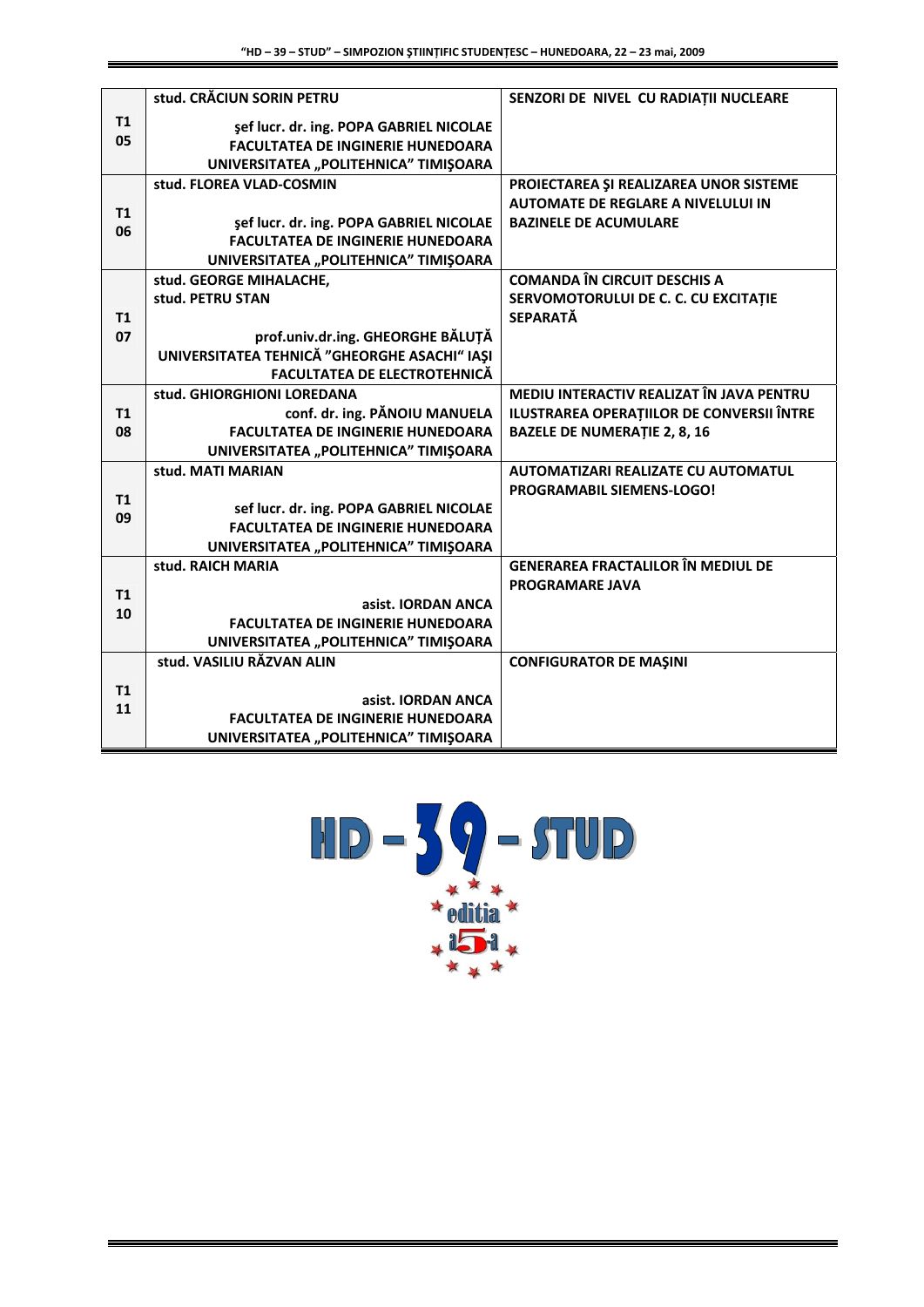

### **SECTIUNEA T2:** MECANICĂ APLICATĂ, **AUTOVEHICULE RUTIERE ȘI ȘTIINȚE MATEMATICE** 22 mai, 2009,  $1400 - 1800$ **FACULTATEA DE INGINERIE HUNEDOARA**

sala B<sub>56</sub>

#### **COMISIA:**

Prof. dr. ing. BEJAN Mircea - președinte Conf. dr. ing. GHITA Eugen - membru Prof. dr. ing. WEBER Francisc - membru

| Nr.            | <b>NUME/Prenume AUTOR(I)</b>             | <b>TITLUL LUCRĂRII</b>                  |
|----------------|------------------------------------------|-----------------------------------------|
| Crt.           | <b>NUME/Prenume COORDONATOR(I)</b>       |                                         |
|                | <b>Institutie</b>                        |                                         |
|                | stud. AVASILOAIE NICOLETA,               | SOLUTIA APROXIMATIVEA A UNEI ECUATII    |
|                | stud. CERNUSCA ANDREEA                   | DIFERENTIALE NELINIARE ASOCIATA UNEI    |
| T <sub>2</sub> |                                          | <b>CONDITII INTEGRALE</b>               |
| 01             | prof.dr. MAKSAY STEFAN,                  |                                         |
|                | asist. STOICA DIANA                      |                                         |
|                | <b>FACULTATEA DE INGINERIE HUNEDOARA</b> |                                         |
|                | UNIVERSITATEA "POLITEHNICA" TIMIŞOARA    |                                         |
|                | stud. CERNUSCA ANDREEA,                  | DENSITATEA DE REPARTITIE POLINOMIALA DE |
|                | stud. AVASILOAIE NICOLETA                | <b>GRAD III</b>                         |
| T <sub>2</sub> |                                          |                                         |
| 02             | prof.dr. MAKSAY STEFAN,                  |                                         |
|                | asist. STOICA DIANA                      |                                         |
|                | <b>FACULTATEA DE INGINERIE HUNEDOARA</b> |                                         |
|                | UNIVERSITATEA "POLITEHNICA" TIMIŞOARA    |                                         |
|                | stud. MINEA CIPRIAN,                     | UTILIZAREA SOFTULUI MATHEMATICA ÎN      |
|                | stud. CHELU MARIUS                       | <b>REZOLVAREA UNOR PROBLEME TEHNICE</b> |
| T <sub>2</sub> |                                          |                                         |
| 03             | lect. univ. drd. ANDREA MINDA            |                                         |
|                | UNIVERSITATEA EFTIMIE MURGU REȘIȚA,      |                                         |
|                | <b>FACULTATEA DE INGINERIE</b>           |                                         |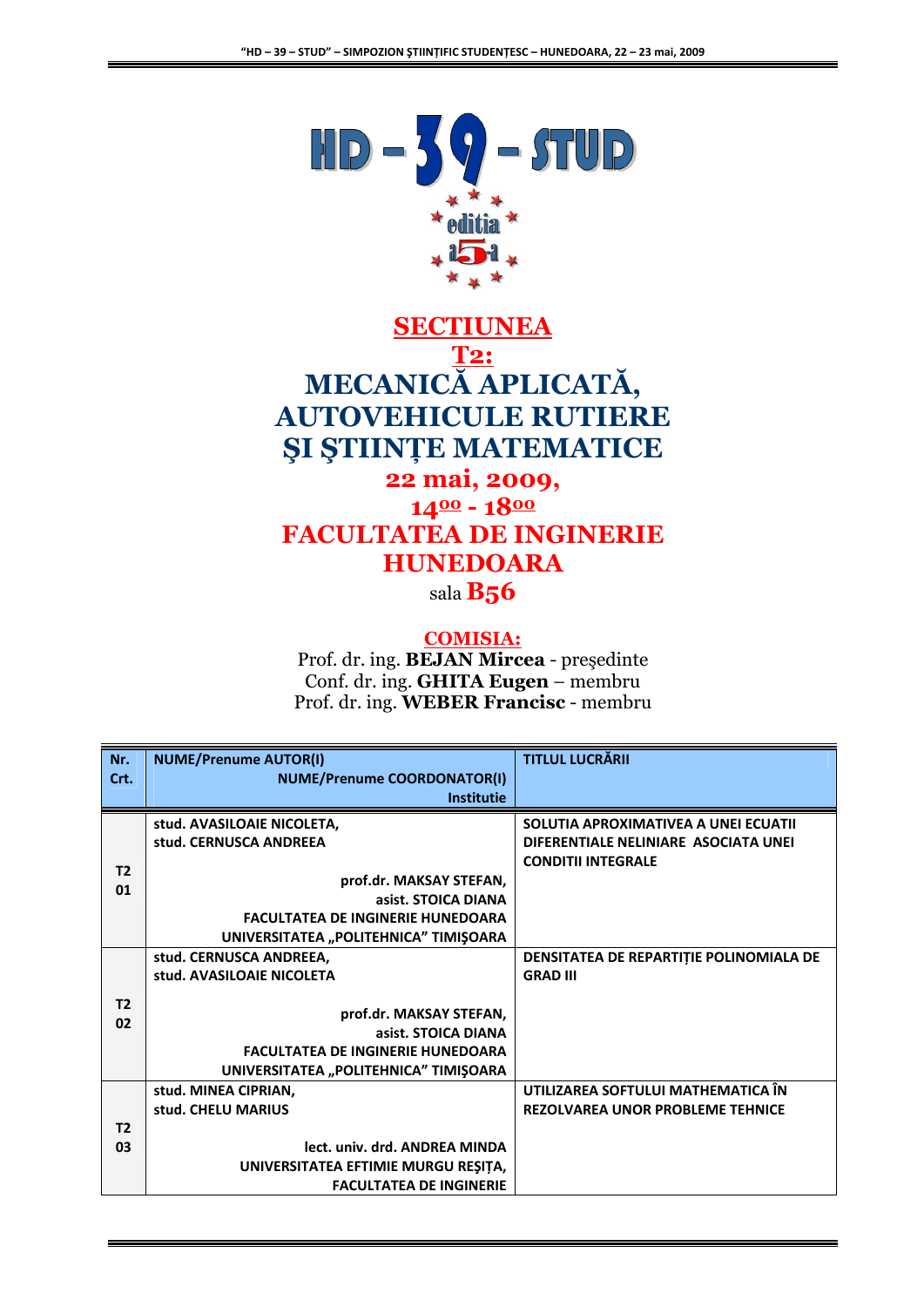|                | stud. PAUL-HORAȚIU ZLATEA                | <b>METODA CHEBYSHEV-TAU PENTRU</b>              |
|----------------|------------------------------------------|-------------------------------------------------|
|                | stud. KARLA SALAMON                      | <b>INVESTIGAREA NUMERICĂ A STABILITĂȚII</b>     |
|                | stud. SERGIU MEZINESCU                   | <b>FLUIDELOR CU ROTATIE</b>                     |
| T <sub>2</sub> |                                          |                                                 |
| 04             |                                          |                                                 |
|                | asist. DIANA BISTRIAN,                   |                                                 |
|                | prof.dr. ŞTEFAN MAKSAY                   |                                                 |
|                | <b>FACULTATEA DE INGINERIE HUNEDOARA</b> |                                                 |
|                | UNIVERSITATEA "POLITEHNICA" TIMIŞOARA    |                                                 |
|                | stud. CĂRĂULEANU MARIUS                  | PROIECTAREA ASISTATĂ DE CALCULATOR              |
|                | stud. BOLOGA DANIEL                      | A UNEI CAROSERII AUTO                           |
| T <sub>2</sub> |                                          |                                                 |
| 05             | sef lucr.dr.ing. DASCĂL AMALIA ANA       |                                                 |
|                | <b>FACULTATEA DE INGINERIE HUNEDOARA</b> |                                                 |
|                |                                          |                                                 |
|                | UNIVERSITATEA "POLITEHNICA" TIMIŞOARA    |                                                 |
|                | stud. BERTEAN CLAUDIU ALIN               | <b>CONCEPTE PROPRII PRIVIND DESIGNUL SI</b>     |
|                | stud. BIRTOK BĂNEASĂ CORNELIU            | <b>CONSTRUCTIA TRACTOARELOR</b>                 |
| T <sub>2</sub> |                                          |                                                 |
| 06             | sef lucr.dr.ing RATIU SORIN              |                                                 |
|                | <b>FACULTATEA DE INGINERIE HUNEDOARA</b> |                                                 |
|                | UNIVERSITATEA "POLITEHNICA" TIMIŞOARA    |                                                 |
|                |                                          |                                                 |
|                | stud. BURIAC MIHAI-FLORIN,               | <b>CALITATEA VEHICULELOR FEROVIARE,</b>         |
|                | stud. PĂDURE GABRIEL-FLORENTIN           | <b>CONDITIE A SIGURANTEI CIRCULATIEI</b>        |
| T <sub>2</sub> |                                          |                                                 |
| 07             | sef lucr.dr.ing. MIHAELA HERMAN          |                                                 |
|                | UNIVERSITATEA "POLITEHNICA" TIMIŞOARA,   |                                                 |
|                | <b>FACULTATEA DE MECANICĂ</b>            |                                                 |
|                | stud. PĂDURE GABRIEL-FLORENTIN           | <b>VERIFICAREA INSCRIERII LOCOMOTIVEI IN</b>    |
|                | stud. BURIAC MIHAI-FLORIN                | <b>GABARITUL CINEMATIC</b>                      |
| T <sub>2</sub> |                                          |                                                 |
|                |                                          |                                                 |
| 08             | doc.ing. LUISA-IZABEL DUNGAN             |                                                 |
|                | UNIVERSITATEA POLITEHNICA TIMIŞOARA      |                                                 |
|                | <b>FACULTATEA DE MECANICĂ</b>            |                                                 |
|                | stud. JURCA ROXANA ELENA                 | PROIECTAREA ȘI REALIZAREA UNEI APLICAȚII        |
|                |                                          | <b>INFORMATICE PENTRU ELABORAREA</b>            |
| T <sub>2</sub> | sef lucr.ec.dr.ing. ALEXA VASILE         | TEHNOLOGIEI DE SUDARE SUB STRAT DE FLUX         |
| 09             | <b>FACULTATEA DE INGINERIE HUNEDOARA</b> |                                                 |
|                | UNIVERSITATEA "POLITEHNICA" TIMIŞOARA    |                                                 |
|                |                                          |                                                 |
|                | stud. SOAITĂ RADU-MIRCEA                 | CONSIDERAȚII PRIVIND SISTEMUL DE                |
| <b>T2</b>      |                                          | <b>ACTIONARE HIDRAULIC AL FRÂNELOR UNUI</b>     |
| 10             | conf.dr.ing. VÎLCEANU LUCIA              | <b>AUTOMOBIL</b>                                |
|                | <b>FACULTATEA DE INGINERIE HUNEDOARA</b> |                                                 |
|                | UNIVERSITATEA "POLITEHNICA" TIMIŞOARA    |                                                 |
|                | stud. IEPURE ANCA,                       | TENSIUNI ȘI DEFORMAȚII ÎN BATIURI DE            |
|                | stud. VAIDA MONICA,                      | <b>UTILAJE</b>                                  |
|                | stud. STROIA FLAVIUS                     |                                                 |
| T <sub>2</sub> |                                          |                                                 |
|                |                                          |                                                 |
| 11             | prof. dr. ing. BEJAN MIRCEA              |                                                 |
|                | prof. dr. ing. BAL NICOLAE               |                                                 |
|                | UNIVERSITATEA TEHNICA CLUJ-NAPOCA        |                                                 |
|                | <b>FACULTATEA DE MECANICA</b>            |                                                 |
|                | stud. BIRTOK-BĂNEASĂ CORNELIU            | CRESTEREA RANDAMENTULUI VOLUMETRIC AL           |
|                | stud. BERTEAN CLAUDIU ALIN               | <b>M.A.I. PRIN VALORIFICAREA UNDELOR DE</b>     |
| T <sub>2</sub> |                                          | <b>PRESIUNE PE TRASEUL DE ADMISIE -S.D.T.A.</b> |
| 12             |                                          |                                                 |
|                | sef lucr.dr.ing. RATIU SORIN             |                                                 |
|                | <b>FACULTATEA DE INGINERIE HUNEDOARA</b> |                                                 |
|                | UNIVERSITATEA "POLITEHNICA" TIMIŞOARA    |                                                 |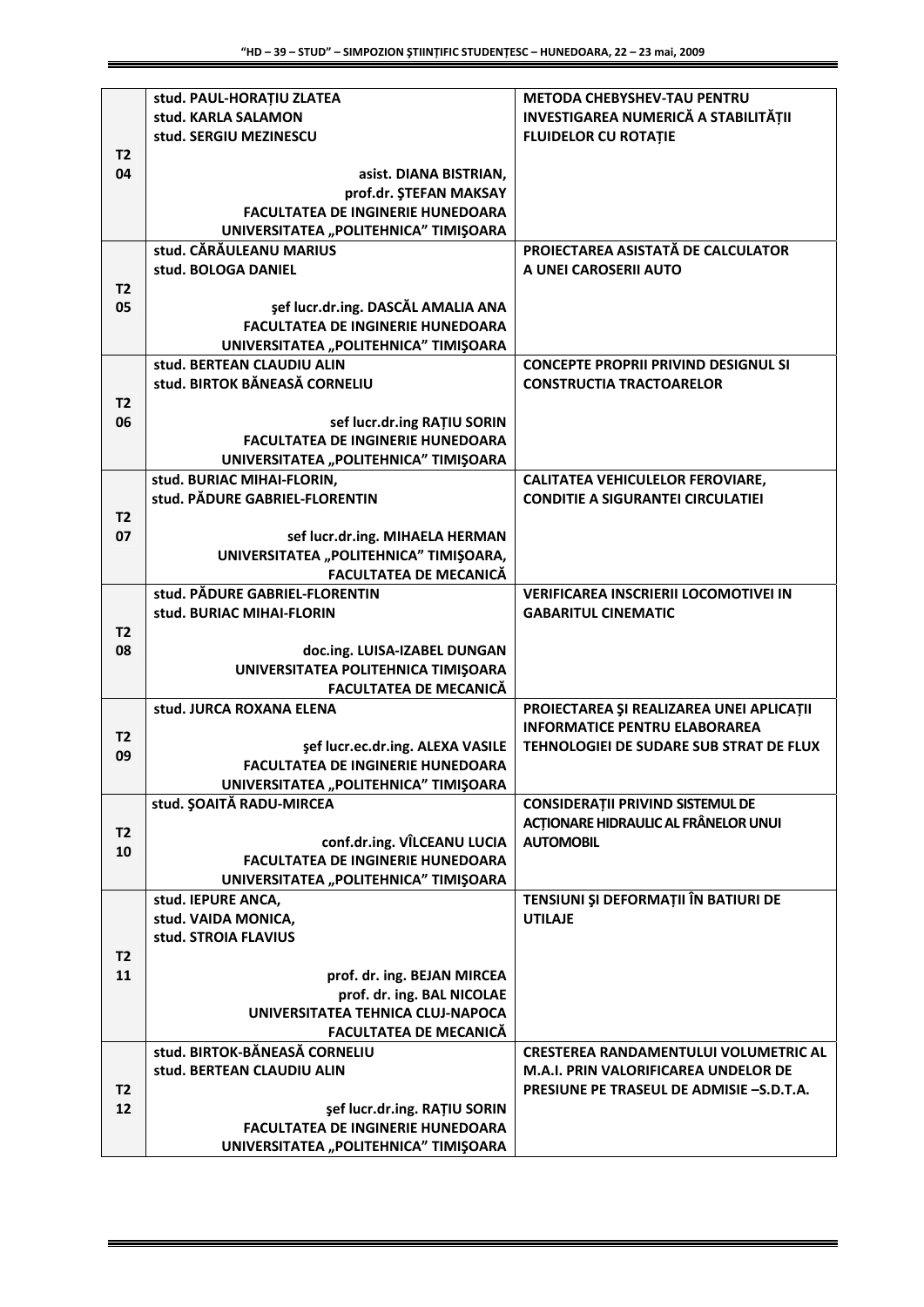|                      | stud. CZIRE BOGDAN,                                                                 | <b>STAND EXPERIMENTAL PENTRU ILUSTRAREA</b>                     |
|----------------------|-------------------------------------------------------------------------------------|-----------------------------------------------------------------|
|                      | stud. VIDA CRISTIAN                                                                 | FUNCȚIONALITĂȚII INSTALAȚIEI DE                                 |
| T <sub>2</sub>       |                                                                                     | <b>AER CONDITIONAT AUTO</b>                                     |
| 13                   | sef lucr.dr.ing. RATIU SORIN                                                        |                                                                 |
|                      | <b>FACULTATEA DE INGINERIE HUNEDOARA</b>                                            |                                                                 |
|                      | UNIVERSITATEA "POLITEHNICA" TIMIŞOARA<br>stud. FLAVIUS STROIA,                      | ALGORITM DE CALCUL A DEFORMAȚIILOR                              |
|                      | stud. MONICA VAIDA,                                                                 | UNUI ARBORE CU SECȚIUNE VARIABILĂ                               |
|                      | stud. ANCA IEPURE                                                                   |                                                                 |
| T <sub>2</sub>       |                                                                                     |                                                                 |
| 14                   | prof. dr. ing. MIRCEA BEJAN                                                         |                                                                 |
|                      | prof. dr. ing. SUCIU MIHAELA                                                        |                                                                 |
|                      | UNIVERSITATEA TEHNICA CLUJ-NAPOCA                                                   |                                                                 |
|                      | <b>FACULTATEA DE MECANICĂ</b>                                                       |                                                                 |
|                      | stud.RĂDOANE AURELIU BOGDAN                                                         | PROIECTAREA ASISTATĂ DE CALCULATOR A                            |
| T <sub>2</sub>       |                                                                                     | <b>BIELEI</b>                                                   |
| 15                   | sef lucr. dr. ing. CIOATĂ VASILE GEORGE<br><b>FACULTATEA DE INGINERIE HUNEDOARA</b> |                                                                 |
|                      | UNIVERSITATEA "POLITEHNICA" TIMIŞOARA                                               |                                                                 |
|                      | stud. GHEORGHITĂ DANIELA ESTERA,                                                    | STAND EXPERIMENTAL PENTRU MĂSURAREA                             |
|                      | stud. SCHMID SORIN                                                                  | <b>COMPRESIEI CILINDRILOR UNUI MAS</b>                          |
| T <sub>2</sub>       |                                                                                     |                                                                 |
| 16                   | ş.l.dr.ing. RAȚIU SORIN                                                             |                                                                 |
|                      | <b>FACULTATEA DE INGINERIE HUNEDOARA</b>                                            |                                                                 |
|                      | UNIVERSITATEA "POLITEHNICA" TIMIŞOARA                                               |                                                                 |
|                      | stud. NEAG CĂTĂLINA                                                                 | FOTOELASTICITATEA CA MIJLOC DE ANALIZĂ                          |
| T <sub>2</sub>       |                                                                                     | EXPERIMENTALĂ A STĂRII DE TENSIUNE                              |
| 17                   | prof. dr.ing. WEBER FRANCISC                                                        |                                                                 |
|                      | <b>FACULTATEA DE INGINERIE HUNEDOARA</b><br>UNIVERSITATEA "POLITEHNICA" TIMIŞOARA   |                                                                 |
|                      | stud. MARIA ELISABETA DIACON                                                        | MODELAREA MATEMATICĂ A PIERDERILOR DE                           |
|                      | stud. NICOLAE VALENTIN MOCAN                                                        | SARCINĂ LINIARE ȘI LOCALE                                       |
| T <sub>2</sub>       |                                                                                     |                                                                 |
| 18                   | sef lucr.dr.ing VASILE ALEXA                                                        |                                                                 |
|                      | <b>FACULTATEA DE INGINERIE HUNEDOARA</b>                                            |                                                                 |
|                      | UNIVERSITATEA "POLITEHNICA" TIMIŞOARA                                               |                                                                 |
|                      | stud. PETREA OANA ELENA                                                             | DETERMINAREA STĂRII DE TENSIUNE ȘI                              |
|                      | stud. CRAI SORIN DORIAN                                                             | DEFORMAȚIE ÎN BUCȘELE ELASTICE TIP                              |
| T2                   |                                                                                     | <b>BURDUF</b>                                                   |
| 19                   | sef lucr. dr. ing. CIOATĂ VASILE GEORGE                                             |                                                                 |
|                      | UNIVERSITATEA POLITEHNICA TIMIŞOARA,<br><b>FACULTATEA DE INGINERIE HUNEDOARA</b>    |                                                                 |
|                      | stud. MIHAI ALIN MIHORDEA,                                                          | STUDIUL VIBRAȚIILOR LIBERE ȘI FORȚATE ALE                       |
|                      | stud. AHMED HASSANI                                                                 | UNUI ANSAMBLULUI FUNDAȚIE-MAȘINĂ ÎN                             |
|                      |                                                                                     | <b>CAZUL FORTELOR PERTURBATOARE</b>                             |
|                      | conf.dr.ing. CARMEN INGE ALIC,                                                      | <b>ORIZONTALE</b>                                               |
| T <sub>2</sub><br>20 | conf.dr.ing. JULIEN AVERSENG                                                        |                                                                 |
|                      | <b>FACULTATEA DE INGINERIE HUNEDOARA</b>                                            |                                                                 |
|                      | UNIVERSITATEA "POLITEHNICA" TIMISOARA                                               |                                                                 |
|                      | UNIVERSITÉ "BLAISE PASCAL" CLERMONT-FERRAND,                                        |                                                                 |
|                      | <b>POLYTECH'CLERMONT</b>                                                            |                                                                 |
|                      | stud. POIANĂ EMILIAN-PETRE                                                          | TRANSMISIA AUTOMOBILULUI.<br><b>DIAGNOSTICAREA AMBREIAJULUI</b> |
| T <sub>2</sub>       | conf.dr.ing. VÎLCEANU LUCIA                                                         |                                                                 |
| 21                   | <b>FACULTATEA DE INGINERIE HUNEDOARA</b>                                            |                                                                 |
|                      | UNIVERSITATEA "POLITEHNICA" TIMIŞOARA                                               |                                                                 |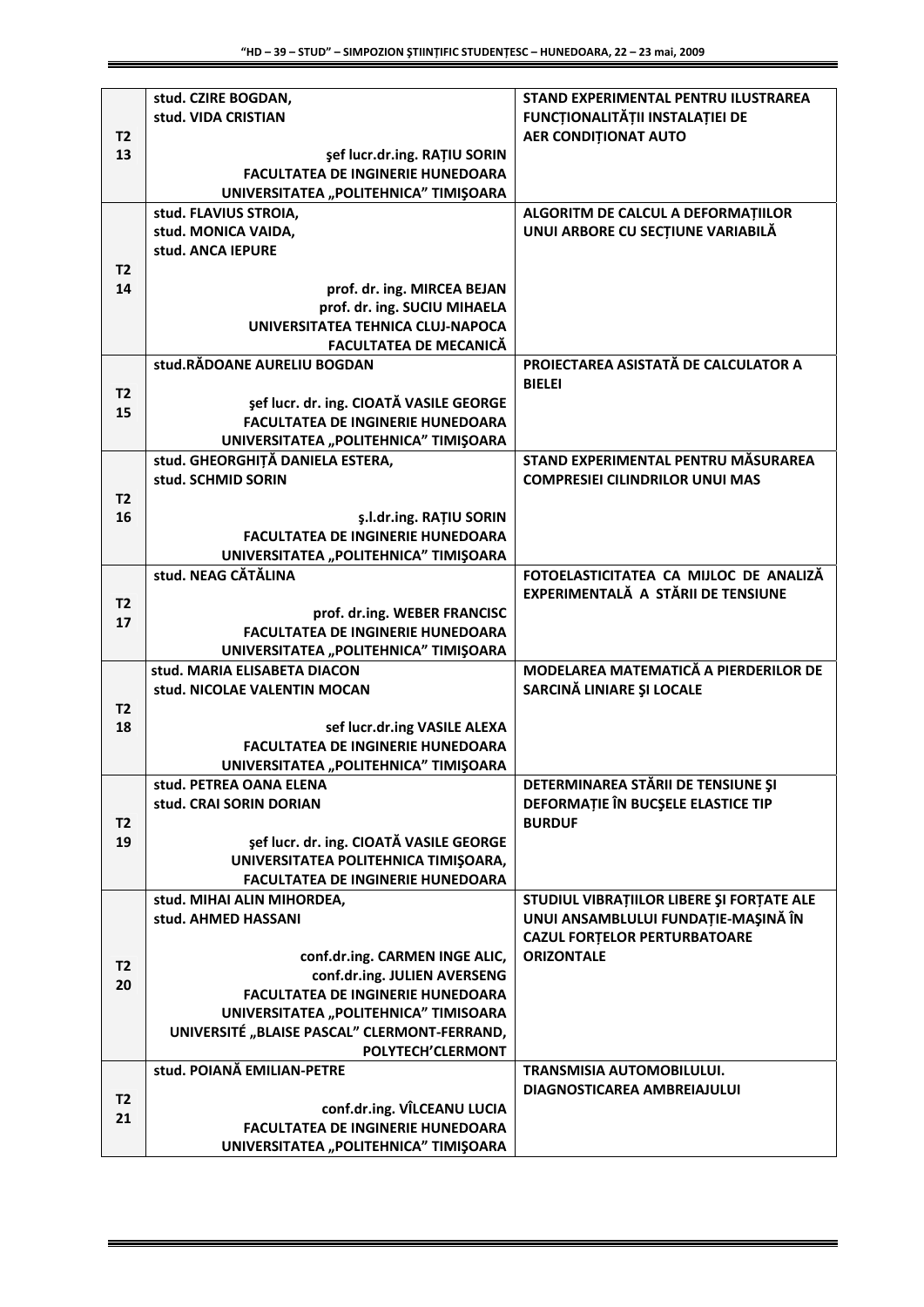|    | stud. ANA-COSMINA TUDOR                  | <b>OBIECTIVE ALE TRANSPORTULUI FEROVIAR SI</b><br>URBAN PE ŞINĂ ÎN CADRUL PROIECTULUI |
|----|------------------------------------------|---------------------------------------------------------------------------------------|
|    | stud. ALEXANDRA HUIET                    |                                                                                       |
| T2 |                                          | VISION 2030 ÎN ORAȘUL TIMIȘOARA                                                       |
| 22 | conf.dr.ing. EUGEN GHITA                 |                                                                                       |
|    | UNIVERSITATEA "POLITEHNICA" TIMIŞOARA    |                                                                                       |
|    | <b>FACULTATEA DE MECANICĂ</b>            |                                                                                       |
|    | stud. NICOLAE VALENTIN MOCAN             | CALITATEA. MANAGEMENTUL CALITĂTII                                                     |
|    | stud. MARIA ELISABETA DIACON             |                                                                                       |
| T2 |                                          |                                                                                       |
| 23 | sef lucr.dr.ing VASILE ALEXA             |                                                                                       |
|    | <b>FACULTATEA DE INGINERIE HUNEDOARA</b> |                                                                                       |
|    | UNIVERSITATEA "POLITEHNICA" TIMIȘOARA    |                                                                                       |

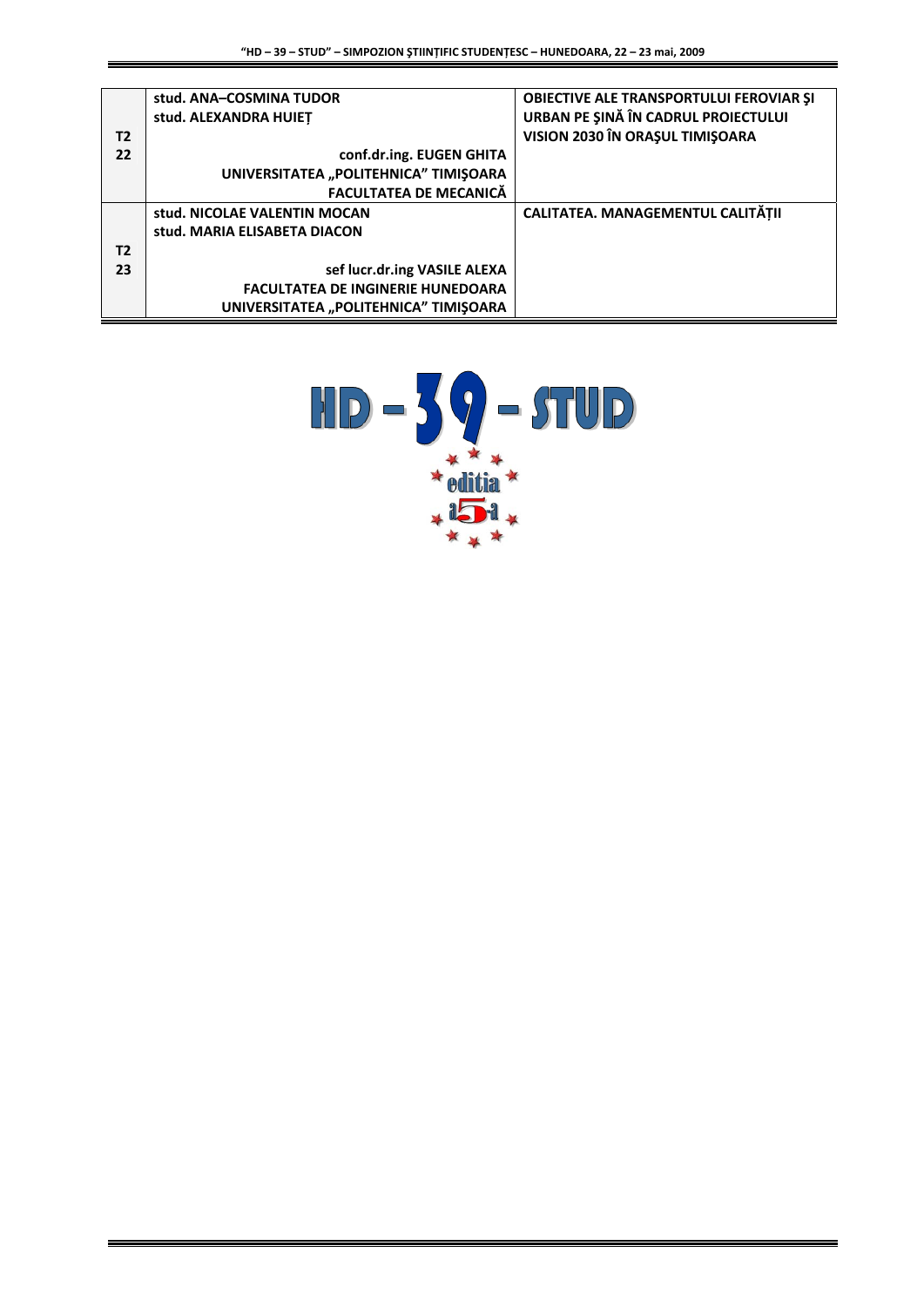

# **SECTIUNEA T3:** ȘTIINTA MATERIALELOR, ENERGETICĂ ECOLOGIE ȘI PROTECTIA MEDIULUI, **STIINTE ECONOMICE**

### 22 mai, 2009,  $1400 - 1800$ **FACULTATEA DE INGINERIE HUNEDOARA**

sala **C80** 

#### **COMISIA:**

Prof. dr. ing. HEPUȚ Teodor - președinte Conf. Dr. ing. POPPER Laurentiu - membru Conf. dr. ing. KISS Imre – membru

| Nr.            | <b>NUME/Prenume AUTOR(I)</b>         | <b>TITLUL LUCRĂRII</b>                  |
|----------------|--------------------------------------|-----------------------------------------|
| Crt.           | <b>NUME/Prenume COORDONATOR(I)</b>   |                                         |
|                | <b>Institutie</b>                    |                                         |
|                | stud. SILAGHI EMERIC,                | METODE ȘI MIJLOACE DE EVALUARE A        |
|                | stud. BUCUREANU TEOFIL               | CÂMPULUI AEROELECTRIC ȘI DE DETECTARE A |
|                | stud. BÂRDA FLORIN,                  | DESCĂRCĂRILOR ELECTRICE ATMOSFERICE     |
| T <sub>3</sub> | stud. MAGUI MARIUS                   |                                         |
| 01             |                                      |                                         |
|                | sef lucr.dr.ing LOLEA MARIUS,        |                                         |
|                | sef lucr.dr.ing DZITAC SIMONA        |                                         |
|                | <b>FACULTATEA DE ENERGETICĂ,</b>     |                                         |
|                | <b>UNIVERSITATEA DIN ORADEA</b>      |                                         |
|                | stud. BUCUREANU TEOFIL               | ANALIZĂ PRIVIND INFLUENȚA FACTORILOR    |
|                | stud. PURZA FLORIN                   | METEOROLOGICI ASUPRA CÂMPULUI CRITIC ȘI |
|                | stud. TEGLAŞ MARCEL                  | A PIERDERILOR PRIN DESCARCARE CORONA LA |
| T <sub>3</sub> |                                      | NIVELUL LINIILOR ELECTRICE DE ÎNALTĂ    |
| 02             | sef lucr.dr.ing LOLEA MARIUS,        | <b>TENSIUNE</b>                         |
|                | sef lucr.dr.ing DZIȚAC SIMONA        |                                         |
|                | FACULTATEA DE ENERGETICĂ,            |                                         |
|                | UNIVERSITATEA DIN ORADEA             |                                         |
|                | stud. BLIDARIU CĂLIN IOAN            | MĂSURI LA SC ELECTRICA SA ÎMPOTRIVA     |
| T <sub>3</sub> |                                      | SUSTRAGERILOR DE ENERGIE ELECTRICĂ      |
| 03             | ş.l.dr.ing. CORNELIA VICTORIA ANGHEL |                                         |
|                | UNIVERSITATEA "EFTIMIE MURGU" REȘIȚA |                                         |
|                | <b>FACULTATEA DE INGINERIE</b>       |                                         |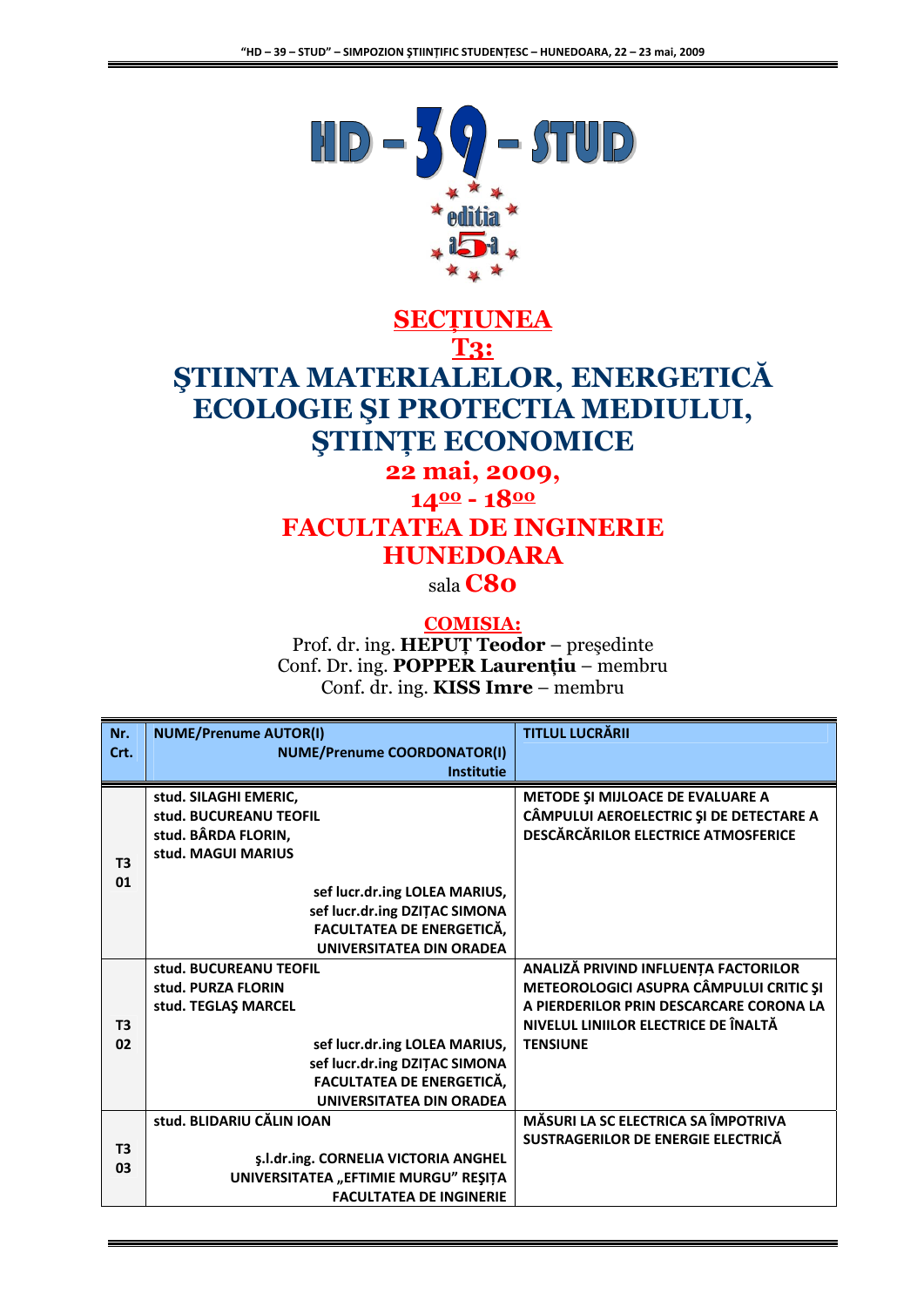|                | stud. SZABO ALEXANDRU,                                              | DESPRE EFECTELE DISTRUCTIVE ALE                 |
|----------------|---------------------------------------------------------------------|-------------------------------------------------|
|                | stud. MOROCA VIOREL                                                 | <b>EXPLOATĂRII RESURSELOR ENERGETICE</b>        |
|                | stud. RENGLE CĂLIN,                                                 | <b>GEOTERMALE</b>                               |
| T <sub>3</sub> | stud. SCORTE MARIUS                                                 |                                                 |
| 04             |                                                                     |                                                 |
|                | sef lucr.dr.ing LOLEA MARIUS,                                       |                                                 |
|                | sef lucr.dr.ing DZITAC SIMONA                                       |                                                 |
|                | <b>FACULTATEA DE ENERGETICĂ,</b><br><b>UNIVERSITATEA DIN ORADEA</b> |                                                 |
|                | stud. TETILEANU AURELIAN                                            | STUDII PRIVIND ÎMBUNĂTĂȚIREA                    |
|                |                                                                     | <b>CARACTERISTICILOR MECANICE ALE ALIAJELOR</b> |
| T <sub>3</sub> | şef lucr.dr.ing. PUȚAN VASILE                                       | NEFEROASE LA TURNAREA SUB PRESIUNE              |
| 05             | <b>FACULTATEA DE INGINERIE HUNEDOARA</b>                            |                                                 |
|                | UNIVERSITATEA "POLITEHNICA" TIMIŞOARA                               |                                                 |
|                | stud. MARINCAŞ IOANA                                                | POSIBILITĂȚI DE VALORIFICARE A ZGURILOR         |
|                |                                                                     | <b>METALURGICE</b>                              |
| T <sub>3</sub> | conf.dr.ing. SOCALICI ANA                                           |                                                 |
| 06             | <b>FACULTATEA DE INGINERIE HUNEDOARA</b>                            |                                                 |
|                | UNIVERSITATEA "POLITEHNICA" TIMIȘOARA                               |                                                 |
|                | Ing. ANCA-DIANA PRICOP                                              | EFECTUL FERTILIZATORILOR ORGANICI ȘI            |
|                |                                                                     | <b>ORGANOZEOLITICI ÎN PROCESELE DE</b>          |
| T3             | ing. cp.III SMARANDA MÂŞU,                                          | <b>FITOREMEDIERE A HALDELOR DE STERIL</b>       |
| 07             | prof.dr.ing. BENONI LIXANDRU                                        |                                                 |
|                | UNIVERSITATEA DE ȘTIINȚE AGRICOLE ȘI MEDICINĂ                       |                                                 |
|                | VETERINARĂ A BANATULUI DIN TIMIȘOARA                                |                                                 |
|                | stud. SIMEDREA MIRCEA FLORIN                                        | CERCETĂRI ȘI EXPERIMENTĂRI PRIVIND              |
| <b>T3</b>      |                                                                     | <b>INFLUENȚA CUMULATĂ A FACTORILOR</b>          |
| 08             | prof.dr.ing. HEPUT TEODOR                                           | TEHNOLOGICI ASUPRA CALITĂȚII PELETELOR          |
|                | <b>FACULTATEA DE INGINERIE HUNEDOARA</b>                            | <b>CRUDE</b>                                    |
|                | UNIVERSITATEA "POLITEHNICA" TIMIŞOARA<br>stud. SZASZ VIRGIL         | CERCETĂRI PRIVIND INFLUENȚA CANTITĂȚII ȘI       |
|                |                                                                     | CALITĂȚII LIANȚILOR ASUPRA CALITĂȚII            |
| T3             | şef. lucr. dr. ing. ARDELEAN MARIUS                                 | <b>PELETELOR CRUDE</b>                          |
| 09             | <b>FACULTATEA DE INGINERIE HUNEDOARA</b>                            |                                                 |
|                | UNIVERSITATEA "POLITEHNICA" TIMIŞOARA                               |                                                 |
|                | stud. STRUGARIU DAN MIHAI                                           | MATERIALE METALICE ȘI ALIAJE FOLOSITE ÎN        |
| T3             |                                                                     | <b>INDUSTRIA ALIMENTARĂ</b>                     |
| 10             | as. ing. SERBAN SORINA                                              |                                                 |
|                | <b>FACULTATEA DE INGINERIE HUNEDOARA</b>                            |                                                 |
|                | UNIVERSITATEA "POLITEHNICA" TIMIŞOARA                               |                                                 |
|                | stud. PANEA CRINA,                                                  | ACȚIONAREA EOLIANĂ A POMPELOR DE APĂ            |
|                | stud. JURJ DANIEL                                                   |                                                 |
|                | stud. INDREI MARIN,<br>stud. TIRAN FLORIN                           |                                                 |
| T3<br>11       | sef lucr.dr.ing LOLEA MARIUS,                                       |                                                 |
|                | sef lucr.dr.ing DZITAC SIMONA                                       |                                                 |
|                | FACULTATEA DE ENERGETICĂ,                                           |                                                 |
|                | <b>UNIVERSITATEA DIN ORADEA</b>                                     |                                                 |
|                | stud. SUBA ADRIANA                                                  | ROLUL STRATEGIILOR IN REALIZAREA                |
|                | stud. GORON ANA                                                     | <b>OBIECTIVELOR DIN CADRUL FIRMELOR</b>         |
| T3             |                                                                     |                                                 |
| 12             | conf. dr. ing. KISS IMRE                                            |                                                 |
|                | <b>FACULTATEA DE INGINERIE HUNEDOARA</b>                            |                                                 |
|                | UNIVERSITATEA "POLITEHNICA" TIMIŞOARA                               |                                                 |
|                | stud. AMBRUŞ MIRCEA DOREL                                           | DETERMINAREA DISTRIBUȚIEI DE                    |
| T3             |                                                                     | TEMPERATURĂ ÎN CILINDRII DE LAMINARE            |
| 13             | sef lucr. dr. ing. ANA JOSAN                                        |                                                 |
|                | <b>FACULTATEA DE INGINERIE HUNEDOARA</b>                            |                                                 |
|                | UNIVERSITATEA "POLITEHNICA" TIMIŞOARA                               |                                                 |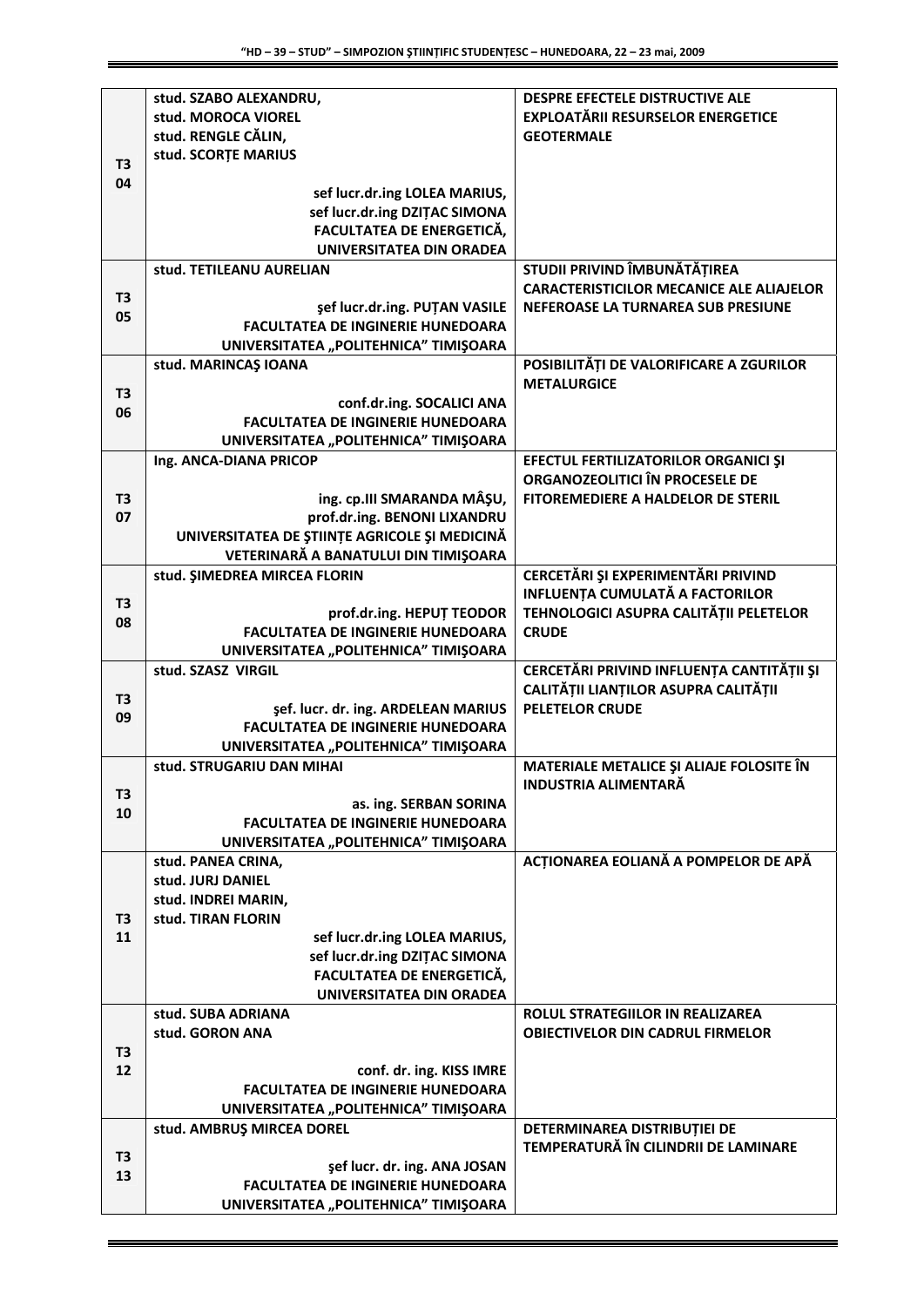|                      | stud. CSOKA NANDOR,                                                             | EVALUAREA ANALITICĂ A SUPRATENSIUNILOR                           |
|----------------------|---------------------------------------------------------------------------------|------------------------------------------------------------------|
|                      | stud. TEGLAŞ ADRIAN                                                             | INTERNE GENERATE DE COMUTAȚIA LEA DE                             |
|                      | stud. POP TEODORA,                                                              | ÎNALTĂ TENSIUNE                                                  |
| T <sub>3</sub>       | stud. RUS DANIEL                                                                |                                                                  |
| 14                   |                                                                                 |                                                                  |
|                      | sef lucr.dr.ing LOLEA MARIUS,                                                   |                                                                  |
|                      | sef lucr.dr.ing DZITAC SIMONA                                                   |                                                                  |
|                      | FACULTATEA DE ENERGETICĂ,                                                       |                                                                  |
|                      | <b>UNIVERSITATEA DIN ORADEA</b>                                                 |                                                                  |
|                      | stud. MANCIU FLORIN,                                                            | ENERGIA NUCLEARĂ - BENEFICIU SAU                                 |
|                      | stud. POPA CRISTINA                                                             | <b>DEZASTRU?</b>                                                 |
|                      | stud. OŞVAT DANIEL,<br>stud. PANEA CRINA                                        |                                                                  |
| T <sub>3</sub>       |                                                                                 |                                                                  |
| 15                   | sef lucr.dr.ing LOLEA MARIUS,                                                   |                                                                  |
|                      | sef lucr.dr.ing DZITAC SIMONA                                                   |                                                                  |
|                      | FACULTATEA DE ENERGETICĂ,                                                       |                                                                  |
|                      | <b>UNIVERSITATEA DIN ORADEA</b>                                                 |                                                                  |
|                      | stud. ŞOAITĂ RADU-MIRCEA                                                        | <b>CONSIDERAȚII PRIVIND SISTEMUL DE</b>                          |
|                      |                                                                                 | ACȚIONARE HIDRAULIC AL FRÂNELOR UNUI                             |
| T <sub>3</sub>       | conf. dr. ing VÎLCEANU LUCIA                                                    | <b>AUTOMOBIL</b>                                                 |
| 16                   | <b>FACULTATEA DE INGINERIE HUNEDOARA</b>                                        |                                                                  |
|                      | UNIVERSITATEA "POLITEHNICA" TIMIŞOARA                                           |                                                                  |
|                      | stud. ŞOIMOŞ MIHAI CLAUDIU                                                      | CERCETĂRI ȘI EXPERIMENTĂRI PRIVIND                               |
|                      |                                                                                 | INFLUENȚA GRANULAȚIEI MATERIALELOR DIN                           |
| T <sub>3</sub><br>17 | prof.dr.ing. HEPUT TEODOR                                                       | ŞARJA DE PELETIZARE ASUPRA CALITĂȚII                             |
|                      | <b>FACULTATEA DE INGINERIE HUNEDOARA</b>                                        | <b>PELETELOR CRUDE</b>                                           |
|                      | UNIVERSITATEA "POLITEHNICA" TIMIŞOARA                                           |                                                                  |
|                      | eleva TOMA BIANCA ADELA,                                                        | RESURSELE, O PROBLEMĂ A TUTUROR                                  |
| T <sub>3</sub>       | eleva PODINĂ VIOLETA                                                            |                                                                  |
| 18                   |                                                                                 |                                                                  |
|                      | prof.grad.did.I ing. WEBER ELENA                                                |                                                                  |
|                      | <b>COLEGIUL TEHNIC "MATEI CORVIN" HUNEDOARA</b><br>eleva FABIAN ROXANA NICOLETA |                                                                  |
|                      | eleva RĂILEANU IOANA ANDREEA                                                    | RESURSELE, O PROBLEMĂ A TUTUROR.<br><b>SUGESTII METODOLOGICE</b> |
| T <sub>3</sub>       |                                                                                 |                                                                  |
| 19                   | prof. grad.did.I ing. WEBER ELENA                                               |                                                                  |
|                      | <b>COLEGIUL TEHNIC "MATEI CORVIN" HUNEDOARA</b>                                 |                                                                  |
|                      | stud. DUCIUC VASILE-RĂZVAN                                                      | ALUMINIUL - MATERIAL IMPORTANT PENTRU                            |
|                      | stud. POP IONUT GABRIEL                                                         | <b>INGINERIA MATERIALELOR</b>                                    |
|                      |                                                                                 |                                                                  |
| T <sub>3</sub>       | conf. dr. ing. KISS IMRE                                                        |                                                                  |
| 20                   | as. ing. SERBAN SORINA                                                          |                                                                  |
|                      | <b>FACULTATEA DE INGINERIE HUNEDOARA</b>                                        |                                                                  |
|                      | UNIVERSITATEA "POLITEHNICA" TIMIŞOARA                                           |                                                                  |
|                      | stud. COSTEA ANCUTA                                                             | ASPECTE PRIVIND RECRUTAREA RESURSELOR                            |
|                      | stud. LUCACI OLIMPIA-ELENA                                                      | <b>UMANE</b>                                                     |
| T <sub>3</sub>       |                                                                                 |                                                                  |
| 21                   | conf. dr. ing. KISS IMRE                                                        |                                                                  |
|                      | <b>FACULTATEA DE INGINERIE HUNEDOARA</b>                                        |                                                                  |
|                      | UNIVERSITATEA "POLITEHNICA" TIMIŞOARA                                           |                                                                  |
|                      | stud. MANCIU FLORIN,                                                            | FUZIUNEA NUCLEARĂ CONTROLATĂ ÎNTRE                               |
|                      | stud. MAG POP CRISTIAN                                                          | <b>REALITATE ȘI ILUZIE !</b>                                     |
|                      | stud. VINTER MIHAELA                                                            |                                                                  |
| T <sub>3</sub>       |                                                                                 |                                                                  |
| 22                   | sef lucr.dr.ing LOLEA MARIUS,<br>sef lucr.dr.ing DZITAC SIMONA                  |                                                                  |
|                      | FACULTATEA DE ENERGETICĂ,                                                       |                                                                  |
|                      | UNIVERSITATEA DIN ORADEA                                                        |                                                                  |
|                      |                                                                                 |                                                                  |